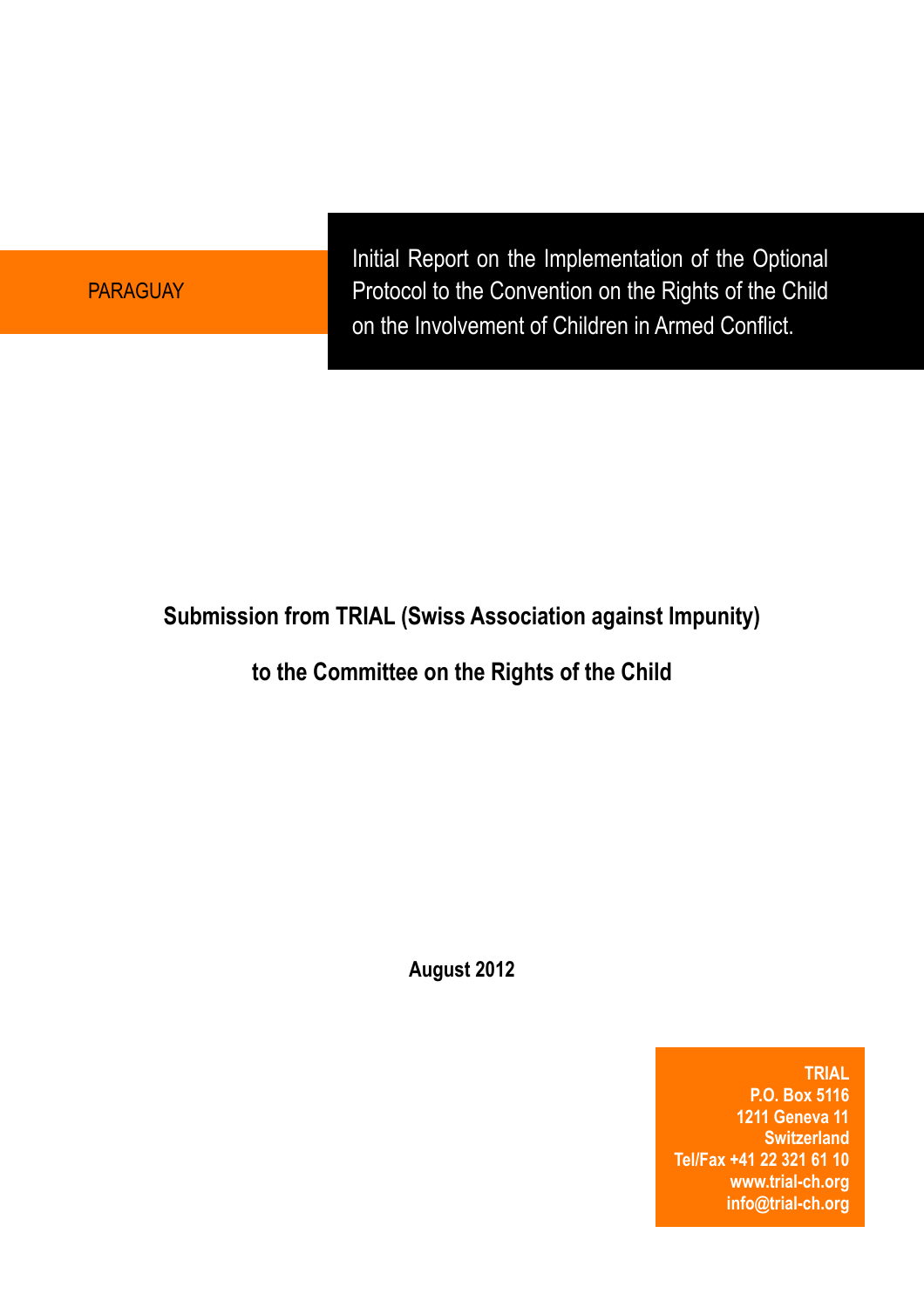# **Contents**

| <b>About TRIAL</b>  |                                                                                                   | $\mathbf{2}$ |
|---------------------|---------------------------------------------------------------------------------------------------|--------------|
|                     | <b>Executive Summary</b>                                                                          |              |
| <b>Introduction</b> |                                                                                                   | 4            |
| L.                  | Prohibition and criminalisation of child recruitment and participation in hostilities under       |              |
|                     | international law                                                                                 | 4            |
| II.                 | States have an obligation under the OP-AC to exercise universal jurisdiction in order to          |              |
|                     | prosecute persons suspected of all the crimes related to children involvement in armed conflict   |              |
|                     | embodied in the Protocol                                                                          | 9            |
| III.                | Paraguay does not properly criminalise all the offences contained in the OP-AC                    | 12           |
| IV.                 | Paraguay does not properly establish universal jurisdiction for all the offences contained in the |              |
|                     | OP-AC                                                                                             | 14           |
| <b>Conclusions</b>  |                                                                                                   | 15           |
|                     | <b>Recommendations</b>                                                                            |              |

\* \* \*

#### <span id="page-1-0"></span>**About TRIAL**

TRIAL (Swiss Association against Impunity) is an association under Swiss law founded in 2002. It is apolitical and non-confessional. One of its principal goals is the fight against impunity of the perpetrators, accomplices and instigators of genocide, war crimes, crimes against humanity and acts of torture.

In this sense, TRIAL:

- **If its against the impunity of the perpetrators and instigators of the most serious international crimes** and their accomplices
- **•** defends the interests of the victims before Swiss tribunals, international human rights organisms and the International Criminal Court
- **EXECT** raises awareness among the authorities and the general public regarding the necessity of an efficient national and international justice system for the prosecution of international crimes.

In particular, TRIAL litigates cases before international human rights bodies (UN Treaty bodies and regional courts) and files criminal complaints on behalf of victims before national courts on the basis of universal jurisdiction.

The organisation enjoys consultative status with the UN Economic and Social Council (ECOSOC).

More information can be found on [www.trial-ch.org.](http://www.trial-ch.org/) **2**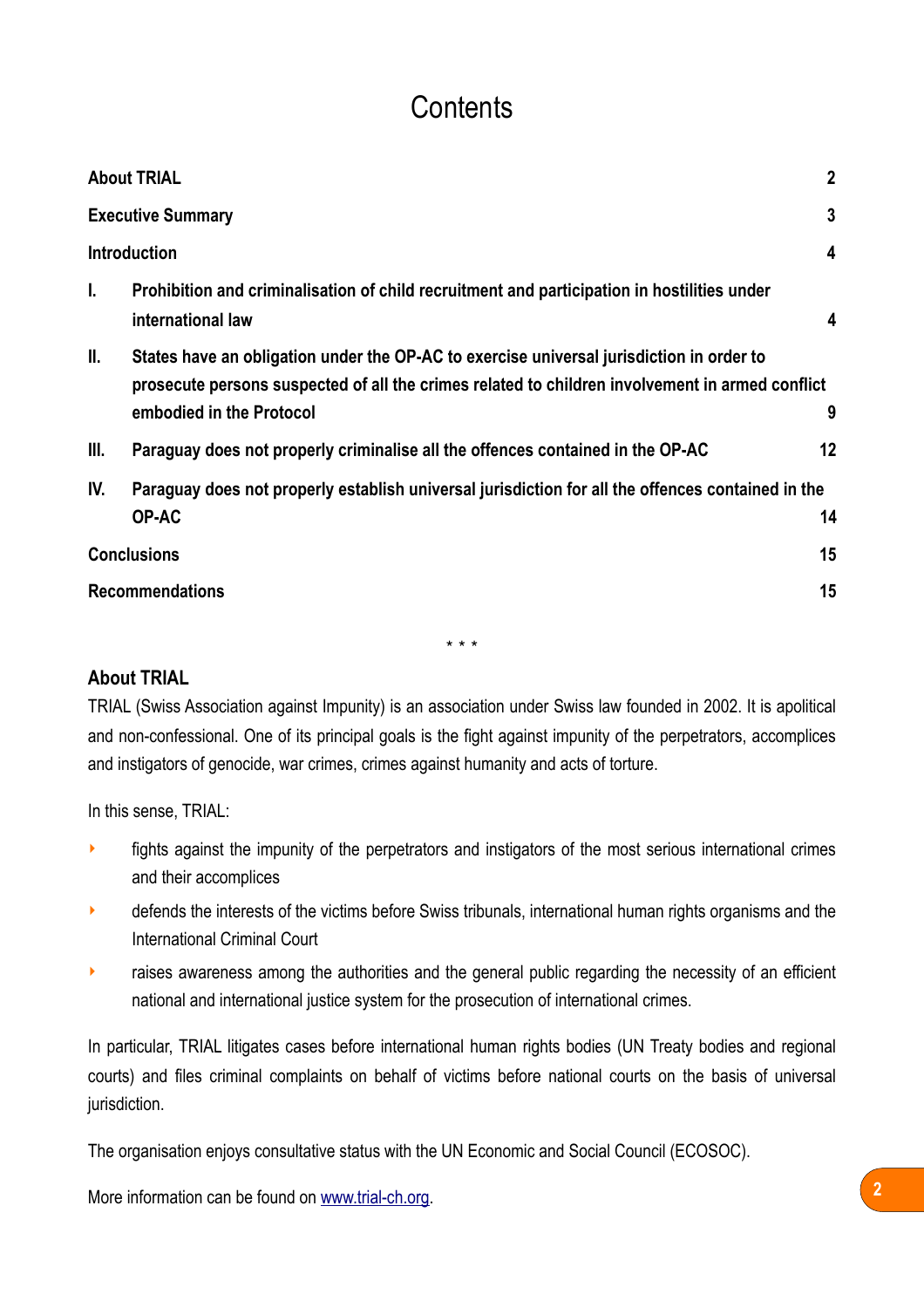#### <span id="page-2-0"></span>**Executive Summary**

The present written submission to the Committee on the Rights of the Child follows Paraguay initial report regarding its implementation of the Optional protocol to the Convention on the Rights of the Child on the involvement of children in armed conflict (OP-AC) (UN Document CRC/C/OPAC/PRY/1).

TRIAL is focusing specifically on the issues of criminalisation and establishment of universal jurisdiction with a view to enhancing the effective prosecution of the crimes related to the involvement of children in armed conflict embodied in the Protocol as it considers these issues as constituting 'necessary' measures to properly implement the OP-AC, ratified by the Paraguay on 27 September 2002.

A detailed review of Paraguayan criminal legislation leads TRIAL to highlight that the legal framework of the State Party is not in compliance with the commitments taken up under the OP-AC on the question of criminalisation and punishment of all the offences embodied in the Protocol.

Despite commendably prohibiting both voluntary and compulsory recruitment of minors under the age of 18 in its armed forces, Paraguay still fails to adopt all the "feasible" and "necessary" measures to ensure the effective implementation and enforcement of the provisions of the Protocol, in particular with respect to the criminalisation, prosecution and punishment of the offences provided for therein.

Basing itself on the most recent jurisprudence of the Committee on the Rights of the Child on how to interpret the obligations set forth in the OP-AC, it is the view of TRIAL that Paraguay should take measures to enhance its protection of children involved in armed conflict in at least two respects.

On the one hand Paraguayan domestic legislation should provide for an explicit criminalisation of the customary law war crimes of conscription, enlistment or use of children under the age of 15 in armed conflict, the compulsory recruitment of persons under the age of 18 years, their use in hostilities and any recruitment and use in hostilities of children up to 18 years by non-State armed groups.

On the other hand Paraguay should establish in its domestic criminal law extraterritorial titles of jurisdiction (in particular the principle of universal jurisdiction) in order to effectively prosecute and punish persons who have violated any of the provisions of the OP-AC related to the recruitment or involvement of children in armed conflict.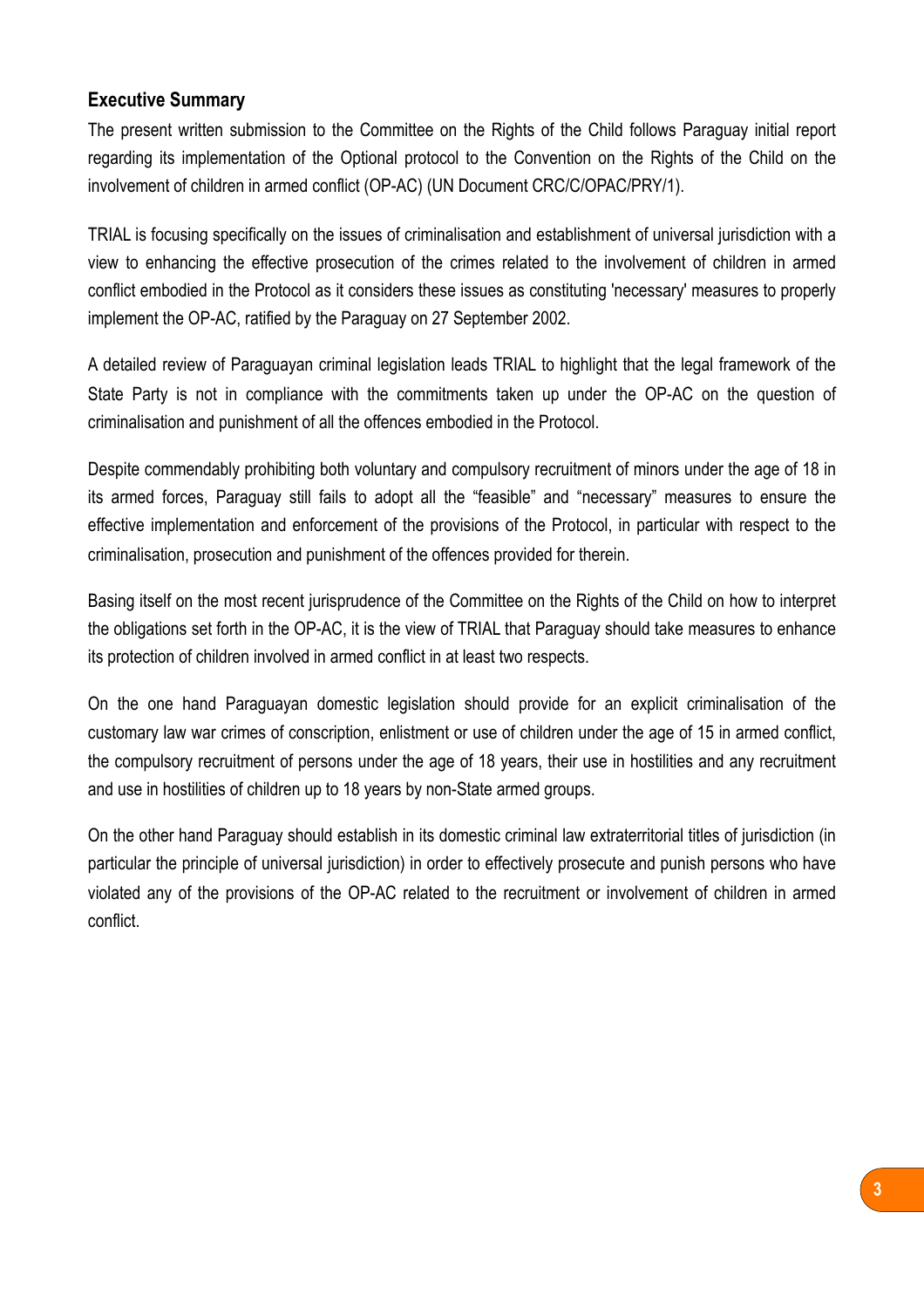#### <span id="page-3-0"></span>**Introduction**

TRIAL appreciates the opportunity to bring to the attention of the Committee on the Rights of the Child information regarding the implementation of the Optional protocol to the Convention on the Rights of the Child on the involvement of children in armed conflict (OP- AC) by Paraguay.

TRIAL would like to draw the Committee's attention to the fact that current Paraguayan legislation is not in compliance with the obligations contained in the OP-AC on the issue of criminalisation and punishment of the offences embodied therein.

Basing itself on a thorough analysis of Paraguayan national legislation and on the most recent jurisprudence of the Committee on the Rights of the Child, TRIAL will carefully assess the strengths and deficiencies of the State Party's domestic legislation highlighting where the latter falls short of the OP-AC obligations and which are the measures that Paraguay should take in order to fully comply with the Optional Protocol and enhance its protection of children involved in armed conflict.

The following pages will address how the international community deals with the recruitment and involvement of children in armed conflict and what that entails for States parties to the OP-AC with regards to their obligations to prohibit and criminalise certain acts (I) and to establish a jurisdictional network in order to effectively prosecute and punish them (II).

The document then proceeds with an assessment of Paraguay implementation of the OP-AC provisions through an analysis of current Paraguayan domestic legislation on both aspects (III and IV).

## <span id="page-3-1"></span>**I. Prohibition and criminalisation of child recruitment and participation in hostilities under international law**

The prohibition to recruit or use children under 15 in hostilities was codified in Article 77(2) of the 1977 First Additional Protocol to the Geneva Conventions<sup>[1](#page-3-2)</sup>. The same prohibition was elevated to a "fundamental guarantee", in times of non-international armed conflicts, by virtue of Article 4(3) of the Second Additional Protocol to the Geneva Conventions[2.](#page-3-3)

As was affirmed by the UN Secretary-General in his report on the establishment of a Special Court for Sierra Leone, Article 4 of the Second Additional Protocol to the Geneva Conventions has long been considered to

<span id="page-3-2"></span><sup>1</sup> Article 77(2) Protocol I additional to the Geneva Conventions: "The Parties to the conflict shall take all feasible measures in order that children who have not attained the age of fifteen years do not take a direct part in hostilities and, in particular, they shall refrain from recruiting them into their armed forces. In recruiting among those persons who have attained the age of fifteen years but who have not attained the age of eighteen years the Parties to the conflict shall endeavour to give priority to those who are oldest".

<span id="page-3-3"></span><sup>2</sup> Article 4(3)(c) Protocol II additional to the Geneva Conventions: "Children shall be provided with the care and aid they require, and in particular: (...) (c) children who have not attained the age of fifteen years shall neither be recruited in the armed forces or groups nor allowed to take part in hostilities".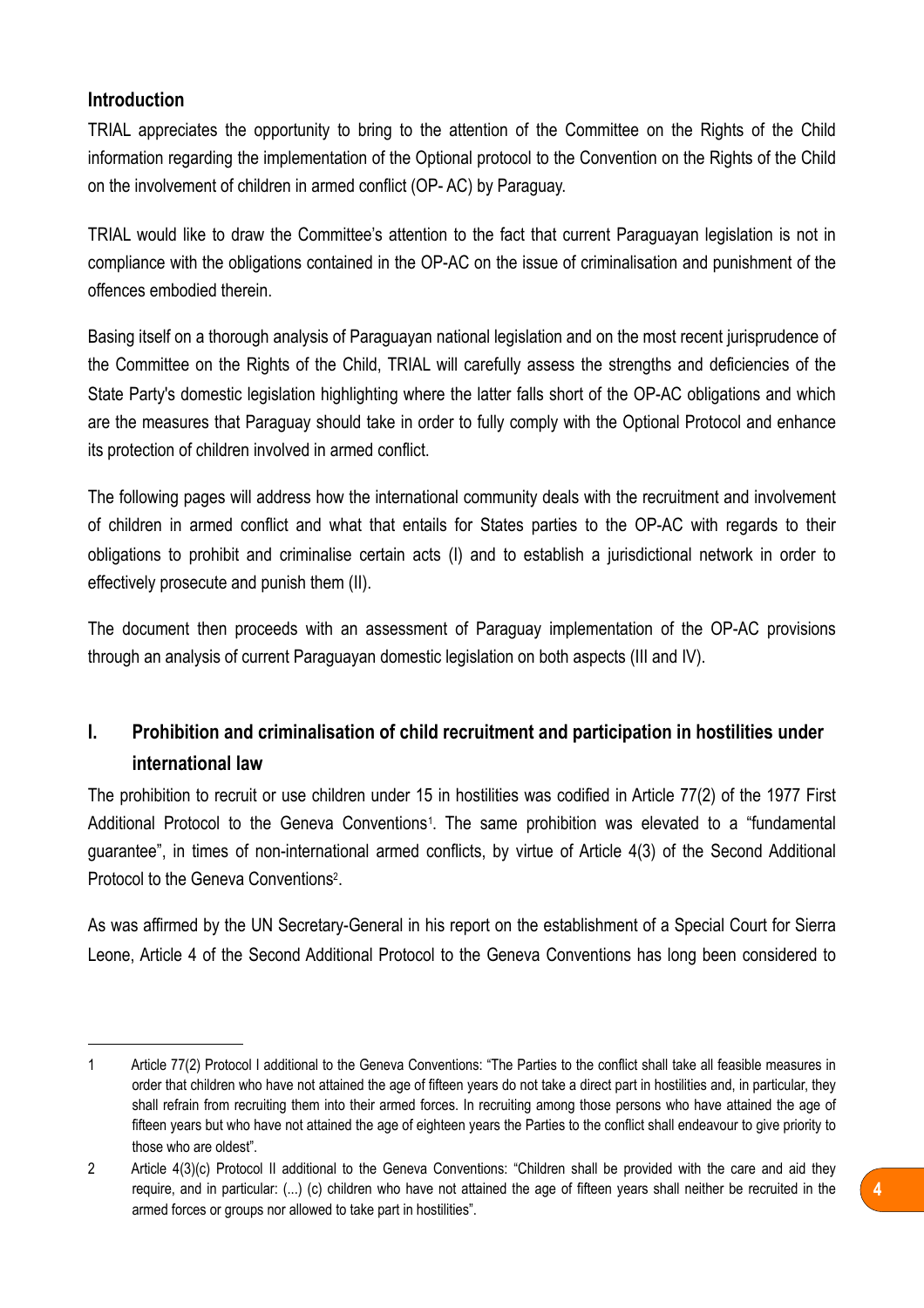form part of customary international law, and at least since the entry into force of the statutes of the UN ad-hoc tribunals, its violation is also commonly accepted to entail individual criminal responsibility<sup>[3](#page-4-0)</sup>.

The same prohibition can also be found in Article 38 of the 1989 Convention on the Rights of the Child<sup>4</sup>.

This provision also renders clear its inextricable link with international humanitarian law. It is required from State Parties to respect and to ensure the respect of the prohibition of the involvement of children under 15 in armed conflict.

In that respect, the Committee on the Rights of the Child stated in its Concluding Observations of 1997 on the initial State report submitted by Uganda:

"The Committee recommends that awareness of the duty to fully respect the rules of international humanitarian law, in the spirit of Article 38 of the Convention, *inter alia* with regard to children, should be made known to the parties to the armed conflict in the northern part of the State party's territory, and that violations of the rules of international humanitarian law entail responsibility being attributed to the perpetrators."<sup>[5](#page-4-2)</sup>

Adopted in 1998, Article 8 of the Rome Statute of the International Criminal Court provides the Court with jurisdiction over the war crime of

"[c]onscripting or enlisting children under the age of fifteen years into the national armed forces or using them to participate actively in hostilities"

for international and non-international armed conflicts<sup>[6](#page-4-3)</sup>, thus indicating the existence of this crime under customary international law.

Equally, Article 4 of the statute of the Special Court for Sierra Leone of 2002 confirms that

<span id="page-4-1"></span>4 Article 38 of the Convention on the Rights of the Child:

<span id="page-4-0"></span><sup>3</sup> Report of the Secretary-General on the establishment of a Special Court for Sierra Leone, 4 October 2000, UN doc. S/ 2000/915: "Violations of common article 3 of the Geneva Conventions and of article 4 of Additional Protocol II thereto committed in an armed conflict not of an international character have long been considered customary international law, and in particular since the establishment of the two International Tribunals, have been recognized as customarily entailing the individual criminal responsibility of the accused".

<sup>&</sup>quot;1. States Parties undertake to respect and to ensure respect for rules of international humanitarian law applicable to them in armed conflicts which are relevant to the child.

 <sup>2.</sup> States Parties shall take all feasible measures to ensure that persons who have not attained the age of fifteen years do not take a direct part in hostilities.

 <sup>3.</sup> States Parties shall refrain from recruiting any person who has not attained the age of fifteen years into their armed forces. In recruiting among those persons who have attained the age of fifteen years but who have not attained the age of eighteen years, States Parties shall endeavour to give priority to those who are oldest.

 <sup>4.</sup> In accordance with their obligations under international humanitarian law to protect the civilian population in armed conflicts, States Parties shall take all feasible measures to ensure protection and care of children who are affected by an armed conflict."

<span id="page-4-2"></span><sup>5</sup> Concluding observations of the Committee on the Rights of the Child, Uganda, 21 October 1997, UN doc. CRC/C/15/Add.80, para. 34.

<span id="page-4-3"></span><sup>6</sup> Art. 8(2)(b)(xxvi) and art. 8(2)(e)(vii) of the Rome Statute, respectively.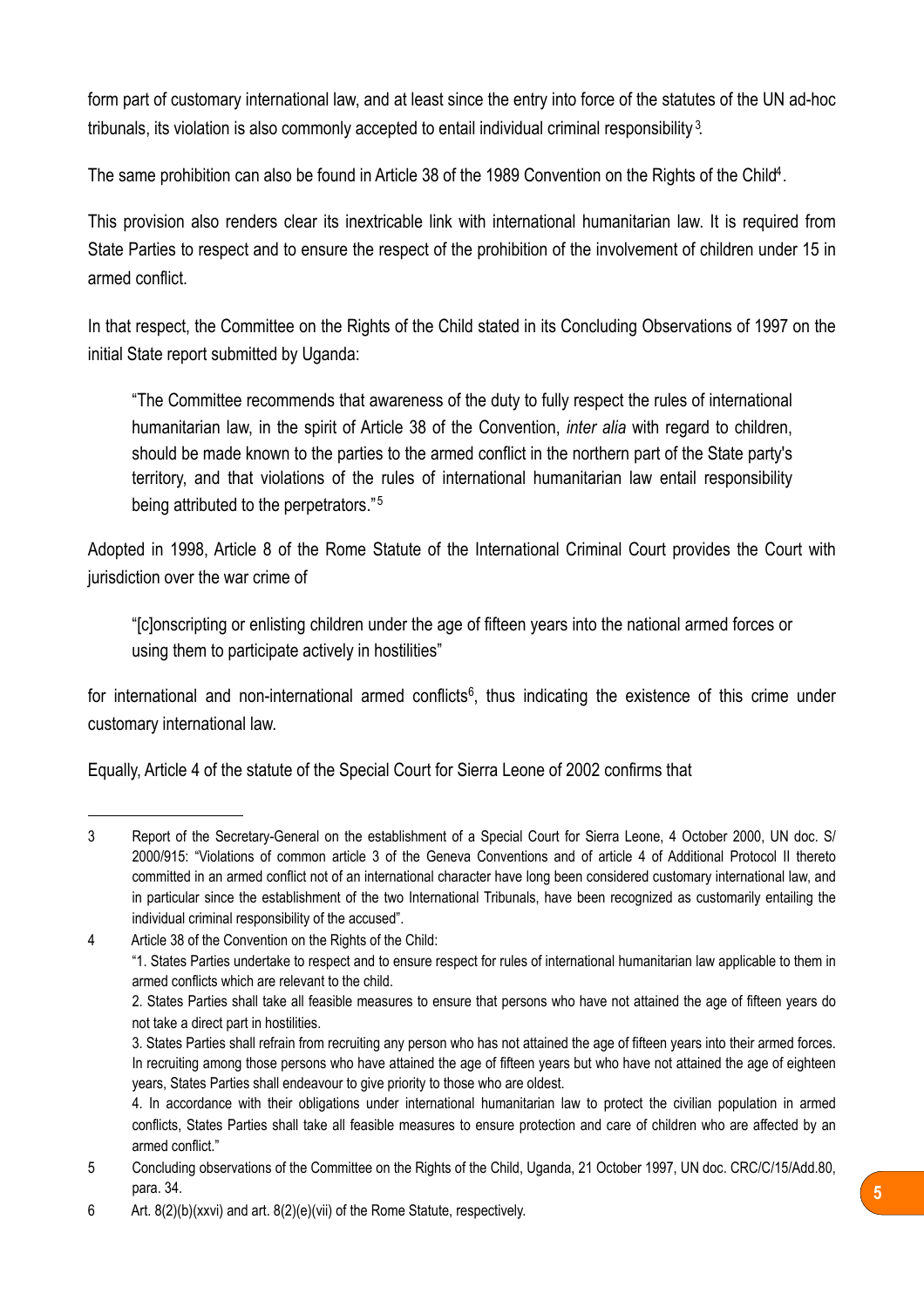"[c]onscripting or enlisting children under the age of 15 years into armed forces or groups or using them to participate actively in hostilities"

is a war crime<sup> $7$ </sup>

The Appeals Chamber of the Special Court for Sierra Leone has held that the conscription or enlistment of children under the age of 15 years for them to participate actively in hostilities has constituted a war crime under customary international law since at least 1996.<sup>[8](#page-5-1)</sup>

According to the Appeals Chamber of the Special Court for Sierra Leone, this conduct was proscribed, as of 2001, in the criminal legislation of 108 States worldwide<sup>9</sup>. It seems therefore conclusive that the conscription, enlistment or use of children under the age of 15 years in hostilities constitutes a war crime under customary international law.

To conclude on this, the OP-AC itself clearly refers to the ICC prohibition to involve children in armed conflict under the head of war crimes, as it states in the paragraph 5 of its preamble:

"The States Parties to the present Protocol (...)

Noting the adoption of the Rome Statute of the International Criminal Court, in particular, the inclusion therein as a war crime, of conscripting or enlisting children under the age of 15 years or using them to participate actively in hostilities in both international and non-international armed conflict, (...)".

Therefore it is evident that under the OP-AC States are first and foremost under an obligation to prohibit and criminalise the recruitment or the active involvement in hostilities of children under 15 years old<sup>10</sup>.

In this respect it is quite important to underline the two-fold obligation to both prohibit and criminalise the offences in question.

The Committee has been repeatedly outspoken about the necessity for States to couple the generic prohibition of the conduct with "effective and dissuasive penalties" [11](#page-5-4) in their domestic criminal legislation.

<span id="page-5-0"></span><sup>7</sup> The statute is available at [www.sc-sl.org.](http://www.sc-sl.org)

<span id="page-5-1"></span><sup>8</sup> Prosecutor v. Norman, Case no. SCSL-04-14-AR72(E), Decision on preliminary motion based on lack of jurisdiction (child recruitment), 31 May 2004, paras. 44 et seq.

<span id="page-5-2"></span><sup>9</sup> Prosecutor v. Norman, supra FN 8, para. 44.

<span id="page-5-3"></span><sup>10</sup> CRC Concluding observations, Tunisia, 6 February 2009, UN doc. CRC/C/OPAC/TUN/CO/1, para. 13, clearly spelling out the reasons for the need of an actual criminalisation besides the simple prohibition of the recruitment and use of children in hostilities.

<span id="page-5-4"></span><sup>11</sup> CRC Concluding observations, Sudan, 6 October 2010, UN doc. CRC/C/OPAC/SDN/CO/1, para.24; see also the consistent pattern of Concluding observations where the Committee explicitly spelled out the double requirement of "prohibit and criminalise", for instance CRC Concluding observations, FYROM, 11 June 2010, UN doc. CRC/C/OPAC/MKD/CO/1, para.9; CRC Concluding observations, Bosnia and Herzegovina, 1 October 2010, UN doc. CRC/C/OPAC/BIH/CO/1, para. 13; CRC Concluding observations, Mongolia, 3 March 2010, UN doc. CRC/C/OPAC/MNG/CO/1 para. 14; CRC Concluding observations, Ukraine, 11 April 2011, UN doc. CRC/C/OPAC/UKR/CO/1 para. 20.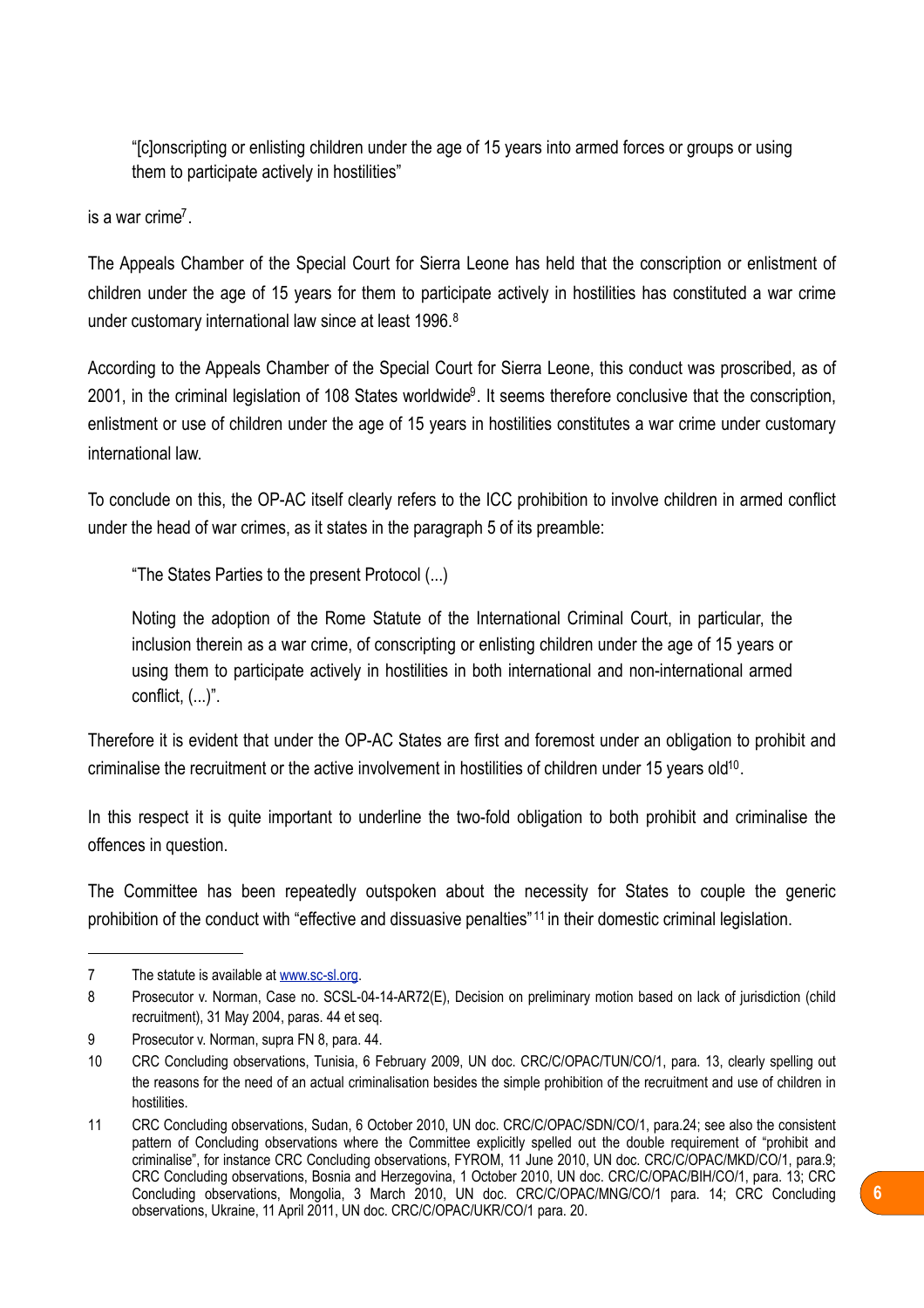A gap of protection seems nonetheless to remain regarding the category of children between 15 and 18 years old. If in 1977 what was asked from States Parties to the First Additional Protocol to the Geneva Conventions was to preferably recruit the oldest when enrolling children from 15 to 18 years old<sup>[12](#page-6-0)</sup>, the ICRC then found highly necessary to engage for a wider protection of children in armed conflict. A 1995 ICRC plan of action led to the requirement to raise the minimum age for their participation in armed conflict to 18.<sup>[13](#page-6-1)</sup>

This wish of the ICRC is reflected in the adoption of the OP-AC which indeed extends the protection from involvement in armed conflicts to children under 18.

The OP-AC thus offers a stronger protection to those under 18 through the extension of the previously gained protection of those under 15 to all children.

The OP-AC implements a higher protection for children, requiring States parties to

"take all feasible measures to ensure that members of their armed forces who have not attained the age of 18 years do not take a direct part in hostilities"[14](#page-6-2),

and to

"ensure that persons who have not attained the age of 18 years are not compulsorily recruited into their armed forces".[15](#page-6-3)

Regarding armed groups, the OP-AC enunciates the general rule that

"Armed groups that are distinct from the armed forces of a State should not, under any circumstances, recruit or use in hostilities persons under the age of 18 years"[.16](#page-6-4)

Therefore a State bound by the OP-AC shall enact all legislative, administrative and other measures necessary to prohibit and punish both the use in hostilities and the compulsory recruitment into its armed forces of children under 18 years of age.[17](#page-6-5) Moreover, States must enact legislative measures prohibiting and punishing the use in hostilities and any form of recruitment of children under 18 by armed groups distinct from national armed forces.[18](#page-6-6) As a result, it is clearly not enough for States parties to the OP-AC to provide domestically for the prohibition and criminalisation of the customary law war crimes of conscripting or enlisting children under the age of 15 years or using them to participate actively in hostilities.

According to the most recent jurisprudence by the Committee on the Rights of the Child, other measures are required:

<span id="page-6-0"></span><sup>12</sup> See FN 1.

<span id="page-6-1"></span><sup>13</sup> Plan d'action relatif aux enfants dans les conflits armés. Entériné par le Conseil des Délégués, Geneva, 1995, accessible at [www.icrc.org/fre/resources/documents/misc/5fzgbm.htm](http://www.icrc.org/fre/resources/documents/misc/5fzgbm.htm).

<span id="page-6-2"></span><sup>14</sup> Article 1 OP-AC.

<span id="page-6-3"></span><sup>15</sup> Article 2 OP-AC.

<span id="page-6-4"></span><sup>16</sup> Article 4 OP-AC.

<span id="page-6-5"></span><sup>17</sup> Article 1, 2 and 6 OP-AC.

<span id="page-6-6"></span><sup>18</sup> Article 4 OP-AC.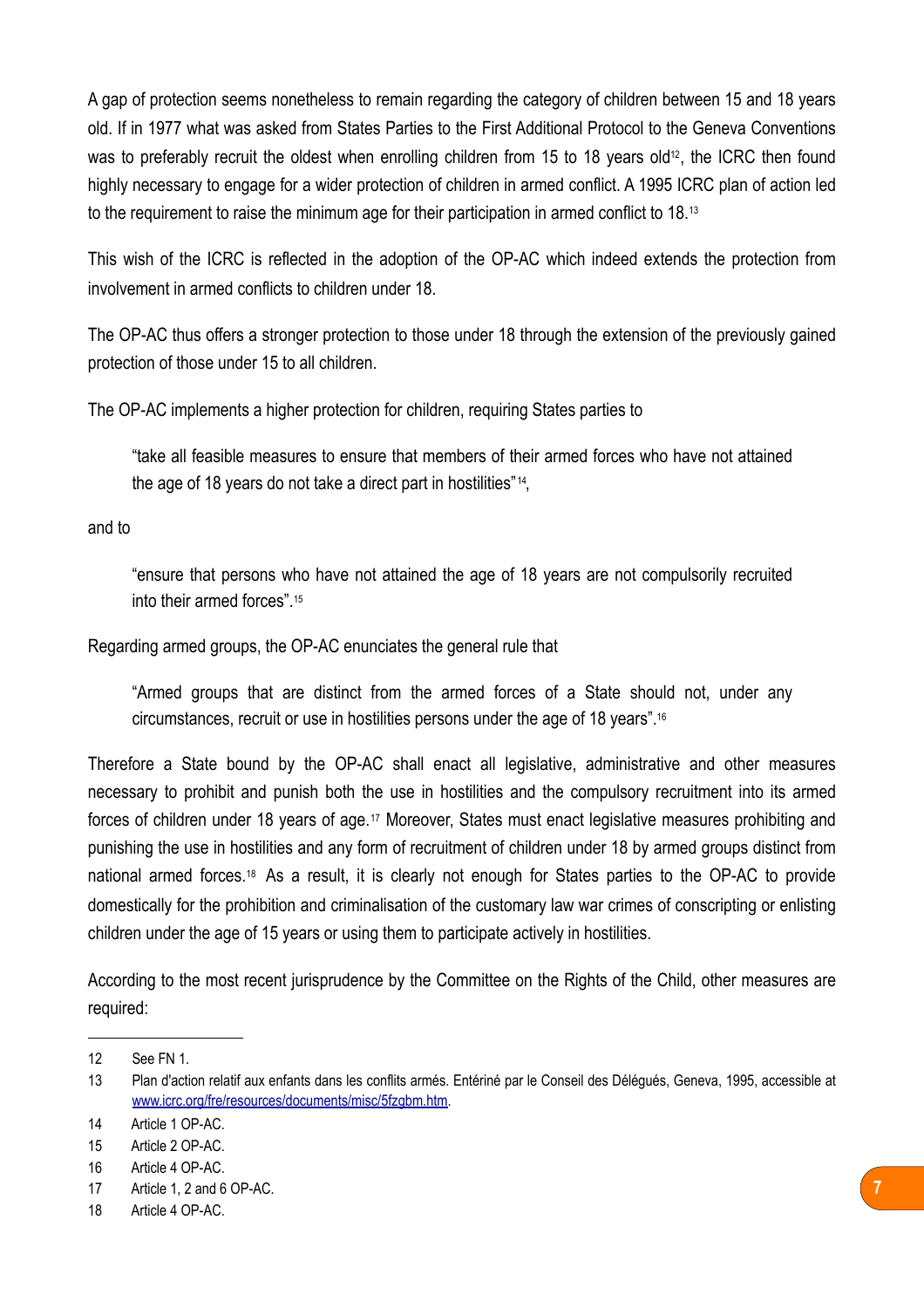1. An explicit criminalisation in domestic legislation of the compulsory recruitment of persons under the age of 18 years (both in peace and war time[\)19](#page-7-0)

Actually the Committee has repeatedly expressed its concern about the fact that

"the recruitment [...] of persons under the age of 18 years is not explicitly prohibited nor criminalised in domestic legislation"[20](#page-7-1),

stressing that this absence

"may perpetuate an environment of impunity and lack of accountability among the […] [national] armed forces"[21.](#page-7-2)

The Committee thus clearly called for the adoption of an explicit prohibition and criminalisation of the recruitment of children up to 18 years,<sup>22</sup> adding that States Parties should

"criminalis[...][e] the mere recruitment of children at the ages of 16 and 17 and their use in hostilities as separate offences and that recruitment as such is criminalised by the law for both peace and wartime." [23](#page-7-4)

2. An explicit criminalisation in domestic legislation of the involvement in hostilities of persons under the age of 18 years<sup>24</sup>

The Committee has several times regretted the lack of a specific legal provision criminalising the involvement of children under the age of 18 years in hostilities<sup>25</sup>.

Elaborating on such a deficiency present in Irish domestic legislation, the Committee conclusively added:

<span id="page-7-0"></span><sup>19</sup> CRC Concluding observations, Ukraine, 11 April 2011, UN doc. CRC/C/OPAC/UKR/CO/1, para. 19; CRC Concluding observations, Uganda, 17 October 2008, UN doc. CRC/C/OPAC/UGA/CO/1, para. 27;CRC Concluding observations, Republic of Korea, 27 June 2008, UN doc. CRC/C/OPAC/KOR/CO/1, para. 12; CRC Concluding observations, Slovenia, 12 June 2009, UN doc. CRC/C/OPAC/SVN/CO/1, para. 11. Here the CRC clearly stated that the mere recruitment of children at the ages of 16 and 17 shall be criminalised both in peacetime and in wartime as a separate offence than that entailing their use in hostilities.

<span id="page-7-1"></span><sup>20</sup> CRC Concluding observations, Ukraine, 11 April 2011, UN doc. CRC/C/OPAC/UKR/CO/1, para. 19.

<span id="page-7-2"></span><sup>21</sup> CRC Concluding observations, Uganda, 17 October 2008, UN doc. CRC/C/OPAC/UGA/CO/1, para. 27.

<span id="page-7-3"></span><sup>22</sup> CRC Concluding observations, Republic of Korea, 27 June 2008, UN doc. CRC/C/OPAC/KOR/CO/1, para. 13.

<span id="page-7-4"></span><sup>23</sup> CRC Concluding observations, Slovenia, 12 June 2009, UN doc. CRC/C/OPAC/SVN/CO/1, para. 11.

<span id="page-7-5"></span><sup>24</sup> CRC Concluding observations, Ukraine, 11 April 2011, UN doc. CRC/C/OPAC/UKR/CO/1, para. 19; CRC Concluding observations, Bosnia and Herzegovina, 1 October 2010, UN doc. CRC/C/OPAC/BIH/CO/1, para. 13-14; CRC Concluding observations, Mongolia, 3 March 2010, UN doc. CRC/C/OPAC/MNG/CO/1, para. 13; CRC Concluding observations, Republic of Korea, 27 June 2008, UN doc. CRC/C/OPAC/KOR/CO/1, para. 12; CRC Concluding observations, Tanzania, 10 October 2008, UN doc. CRC/C/OPAC/TZA/CO/1, para. 20; CRC Concluding observations, Ireland, 14 February 2008, UN doc. CRC/C/OPAC/IRL/CO/1, para. 14-15.

<span id="page-7-6"></span><sup>25</sup> CRC Concluding observations, Ukraine, 11 April 2011, UN doc. CRC/C/OPAC/UKR/CO/1, para. 19, CRC Concluding observations, Republic of Korea, 27 June 2008, UN doc. CRC/C/OPAC/KOR/CO/1, para. 13, CRC Concluding observations, Bosnia and Herzegovina, 1 October 2010, UN doc. CRC/C/OPAC/BIH/CO/1, para. 13, CRC Concluding observations, Mongolia, 3 March 2010, UN doc. CRC/C/OPAC/MNG/CO/1, para. 13.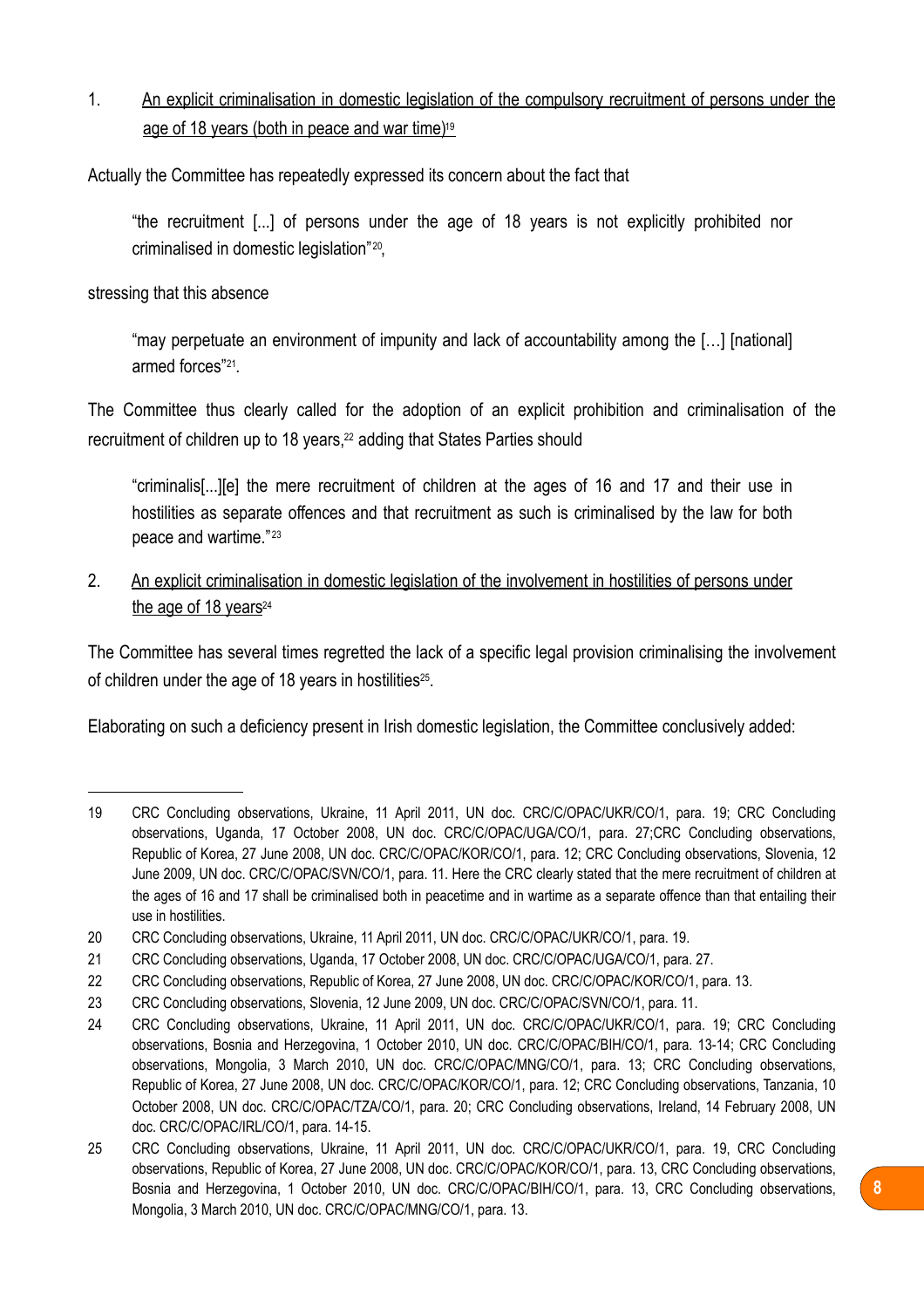"The Committee is of the view that the administrative policy of the Irish Defence Force, pursuant to the Defence Forces Regulations and Administrative Instructions, to preclude all military personnel under 18 years of age from services abroad is not a sufficient guarantee against engagement by persons under 18 years of age in armed conflict, as required by article 1 of the Optional Protocol.

15. The Committee encourages the State party to explicitly criminalise direct involvement of any persons under the age of 18 in hostilities, both at home and abroad, with a view to fully respecting the spirit of the Optional Protocol and to provide full protection for children in all circumstances."<sup>[26](#page-8-1)</sup>

3. The criminalisation of the recruitment and use in hostilities of children up to 18 years by non-State armed groups<sup>27</sup> (even though there is no armed group present in the State party)<sup>28</sup>

Finally the Committee has oftentimes recommended States Parties to the OP-AC to

"explicitly prohibit by law and criminalise the recruitment and use of children in hostilities by non-State armed groups."[29](#page-8-4)

## <span id="page-8-0"></span>**II. States have an obligation under the OP-AC to exercise universal jurisdiction in order to prosecute persons suspected of all the crimes related to children involvement in armed conflict embodied in the Protocol**

If the conscription, enlistment or use of children in armed conflict has to be prohibited, it is one thing to require States to proscribe this conduct in their domestic law as a crime, while it is quite another to actually prosecute and punish the persons responsible for such crimes. As the Appeals Chamber of the Special Court for Sierra Leone, citing the UN Special Representative for Children and Armed Conflict, stated:

"Words on paper cannot save children in peril".[30](#page-8-5)

The need to properly prosecute and punish has been expressed early on by the Committee on the Rights of the Child in its Concluding Observations on the initial report submitted by the Solomon Islands in 2003:

"50. The Committee is deeply concerned that:

<span id="page-8-1"></span><sup>26</sup> CRC Concluding observations, Ireland , 14 February 2008 , UN doc. CRC/C/OPAC/IRL/CO/1, para. 14-15.

<span id="page-8-2"></span><sup>27</sup> CRC Concluding observations, Sierra Leone, 1 October 2010, UN doc. CRC/C/OPAC/SLE/CO/1, para. 23-24; CRC Concluding observations, Sudan, 6 October 2010, UN doc. CRC/C/OPAC/SDN/CO/1, para. 23; CRC Concluding observations, The Former Yugoslav Republic of Macedonia, 11 June 2010, UN doc. CRC/C/OPAC/MKD/CO/1, para. 10.

<span id="page-8-3"></span><sup>28</sup> CRC Concluding observations, Serbia, 11 June 2010, UN doc. CRC/C/OPAC/SRB/CO/1, para. 20-21; CRC Concluding observations, Liechtenstein, 4 March 2010, UN doc. CRC/C/OPAC/LIE/CO/1, para. 13.

<span id="page-8-4"></span><sup>29</sup> CRC Concluding observations, Sierra Leone, 1 October 2010, UN doc. CRC/C/OPAC/SLE/CO/1, para. 23-24; CRC Concluding observations, Sudan, 6 October 2010, UN doc. CRC/C/OPAC/SDN/CO/1, para. 23; CRC Concluding observations, The Former Yugoslav Republic of Macedonia, 11 June 2010, UN doc. CRC/C/OPAC/MKD/CO/1, para. 10.

<span id="page-8-5"></span><sup>30</sup> Prosecutor v. Norman, supra FN 8, para. 41.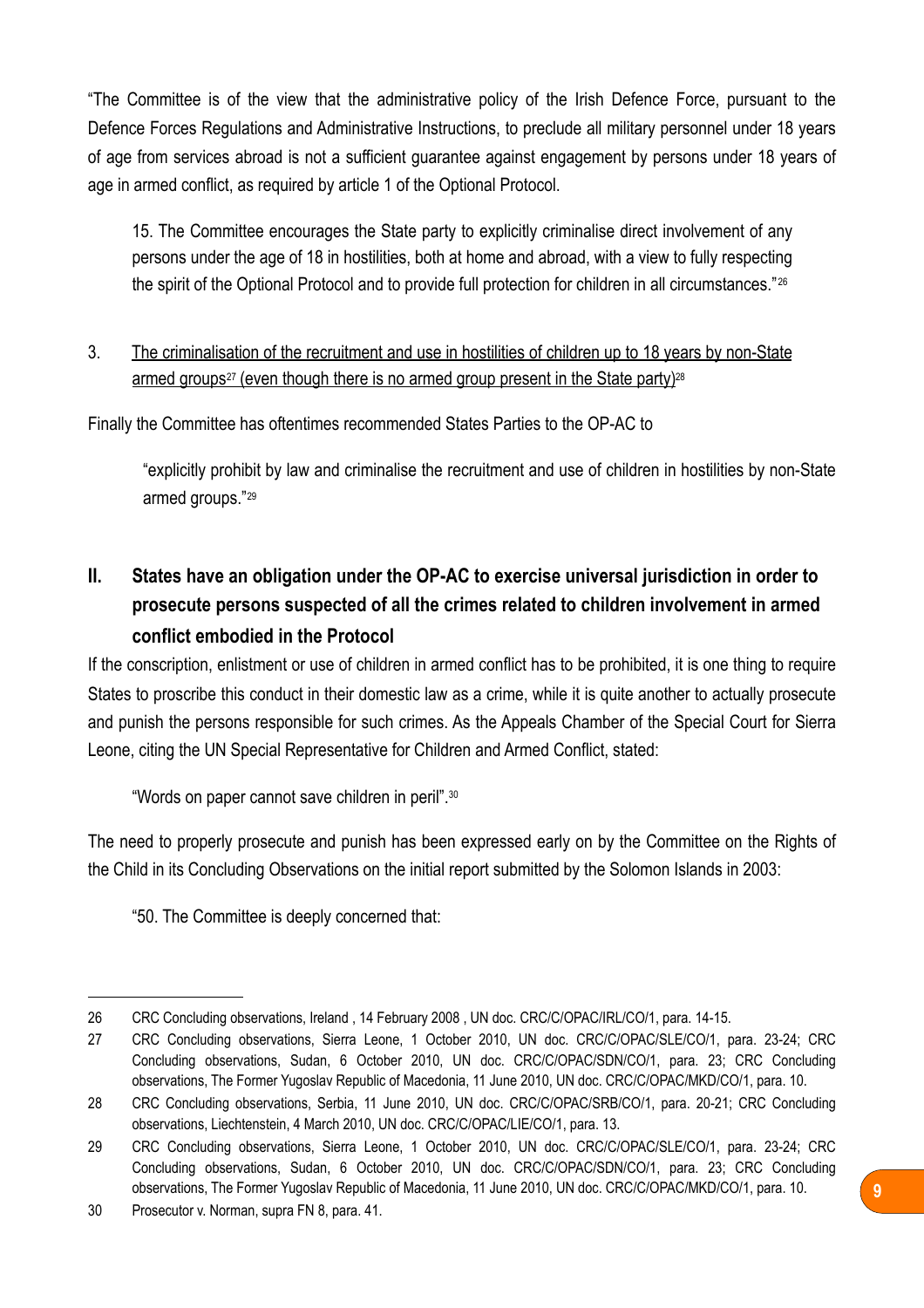- (a) The recruitment of children under the age of 18 by militias occurred during the recent armed conflict in the State party and that other cases of alleged war crimes affecting children have not been duly investigated; (...)
- 51. The Committee recommends that the State party (...)
- (c) Take all necessary measures to investigate, prosecute and punish alleged perpetrators of war crimes, especially those affecting children"[31.](#page-9-0)

In order for the existing criminal provisions to be successfully applied by national courts, it is therefore necessary to establish in national legislation certain grounds of jurisdiction according to which courts are allowed to adjudicate on specific crimes.

Recalling the nature of the States parties' obligations under OP-AC, Article 6(1) obliges to

"take all necessary legal, administrative and other measures to ensure the effective implementation and enforcement of the provisions of the present Protocol within its jurisdiction",

whereas Article 4(2) requires States to

"take all feasible measures to prevent such recruitment and use, including the adoption of legal measures necessary to prohibit and criminalise such practices."

Therefore, one of the "feasible" (and arguably necessary) "measures" which permit to prevent the recruitment and use of children under 18 years of age in hostilities is the exercise of universal jurisdiction over persons who have allegedly committed such acts against children.<sup>[32](#page-9-1)</sup>

This possibility is provided for by customary international law and has been repeatedly required by the Committee itself.

The Committee on the Rights of the Child has consistently held that the obligation to prosecute and punish not only applies to crimes that were in some way linked to the prosecuting State (because they were committed on the territory of that State, or because the perpetrator or the victims were nationals of that State) but also when such links are missing.

The Committee thus clearly called for the adoption of the principle of universal jurisdiction in a conspicuous

<span id="page-9-0"></span><sup>31</sup> CRC, Concluding Observations Solomon Islands, 2 July 2003, UN Doc. CRC/C/15/Add.208.

<span id="page-9-1"></span><sup>32</sup> The Special Court for Sierra Leone applied an analogous reasoning when it stated that "feasible measures" of implementation (in the context of arts 4 and 38 of the Convention of the Rights of the Child) include criminal sanctions: Prosecutor v. Norman, Case no. SCSL-04-14-AR72(E), Decision on preliminary motion based on lack of jurisdiction (child recruitment), 31 May 2004, para. 41.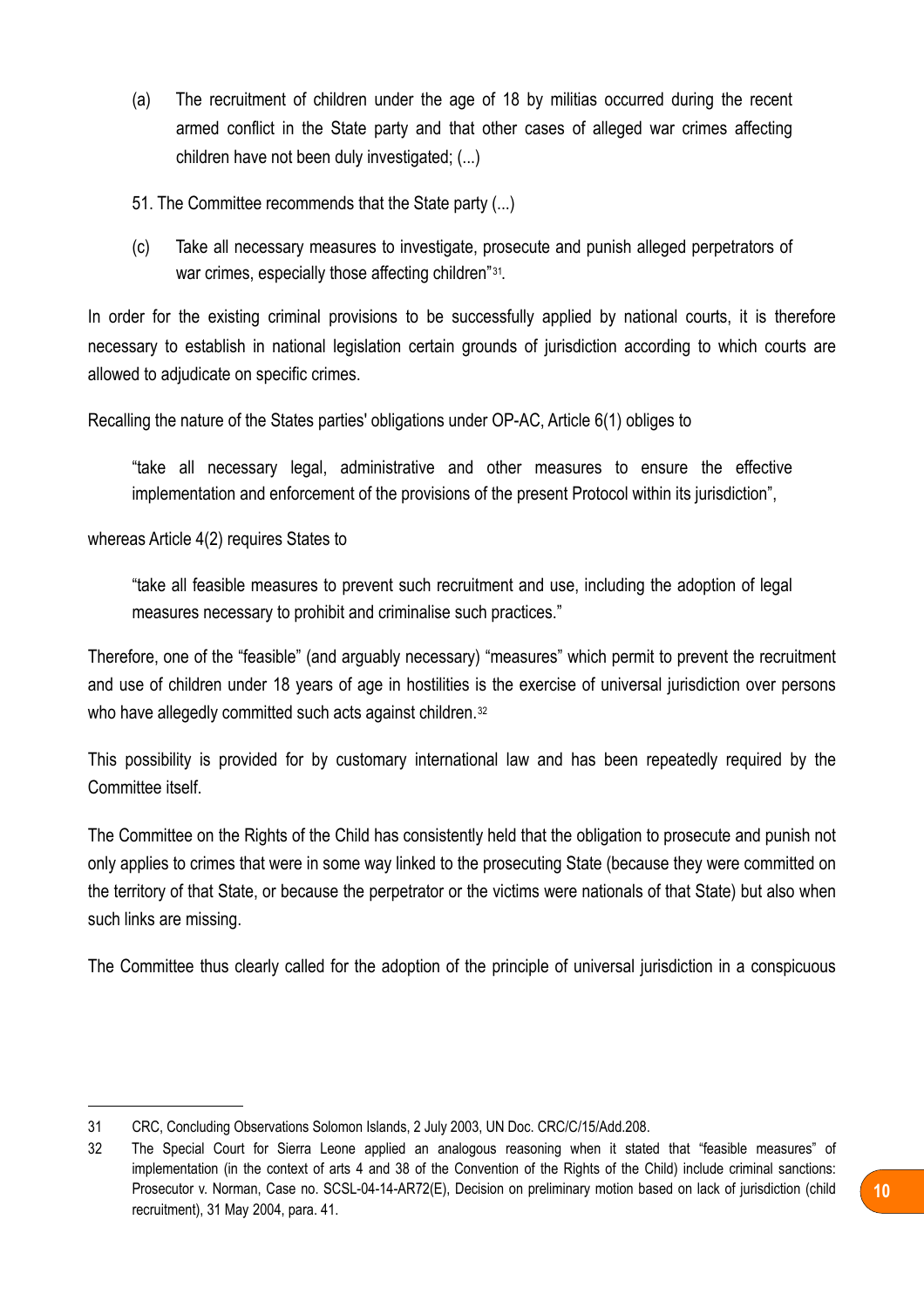number of Concluding Observations<sup>33</sup>.

The Committee has repeatedly recommended the States parties to

"take steps to ensure that domestic legislation enables it to establish and exercise extraterritorial jurisdiction over war crimes of conscription and enlistment of children in hostilities"[34](#page-10-1)**.**

The Committee has likewise added that States parties should

"take steps to ensure that domestic legislation enables it to establish and exercise extraterritorial jurisdiction over crimes covered by the Optional Protocol [...] without the criterion of double criminality.[35"](#page-10-2)

In this respect it has to be underlined that the Committee has recommended States to eliminate any additional barriers to the exercise of universal jurisdiction. In 2006 the Committee went so far as to expressly ask Switzerland to scratch from its books a precise limitation it had previously added to the exercise of universal jurisdiction.

- "7. The Committee notes with regret the amendment of Article 9 of the Military Penal Code of 23 December 2003, which entered into force on 1 June 2004, because it limits the State party's extraterritorial jurisdiction for the prosecution of alleged perpetrators of war crimes to persons with a close link to Switzerland. The Committee particularly regrets that the State party's laws do not establish jurisdiction for cases in which the victim has a close link to Switzerland.
- 8. In the light of Article 4, paragraph 2, and article 6, paragraph 1, of the Optional Protocol, the Committee recommends that the State party:
- (a) Review the recent amendment of Article 9 of the Military Penal Code with a view to restoring its full jurisdiction over war crimes, such as conscripting or enlisting children under the age of fifteen into the national armed forces or using them to participate actively in hostilities[;36](#page-10-3)

Therefore the Committee has specified that the jurisdictional obligation can be seen as a two-fold obligation:

• on the one hand to ensure that domestic legislation enables national courts to establish and exercise

<span id="page-10-0"></span><sup>33</sup> CRC, Concluding Observations, Bosnia and Herzegovina, 1 October 2010, UN doc. CRC/C/OPAC/BIH/CO/1, para. 16; CRC, Concluding Observations, Sierra Leone, 1 October 2010, UN doc. CRC/C/OPAC/SLE/CO/1, para. 26; CRC, Concluding Observations, Germany, 13 February 2008, UN doc. CRC/C/OPAC/DEU/CO/1, para. 14, 15 a); CRC, Concluding Observations, Belgium, 9 June 2006 UN Doc. CRC/C/OPAC/BEL/CO/1, para. 13 b); CRC, Concluding Observations, Switzerland, 17 March 2006, UN doc. CRC/C/OPAC/CHE/CO/1 para. 8.

<span id="page-10-1"></span><sup>34</sup> CRC, Concluding Observations, Bosnia and Herzegovina, 1 October 2010, UN doc. CRC/C/OPAC/BIH/CO/1, para. 16.

<span id="page-10-2"></span><sup>35</sup> CRC, Concluding Observations, Montenegro, 1 October 2010, UN doc. CRC/C/OPAC/MNE/CO/1, para. 19.

<span id="page-10-3"></span><sup>36</sup> CRC, Concluding Observations, Switzerland, 17 March 2006, UN doc. CRC/C/OPAC/CHE/CO/1, para. 7-8.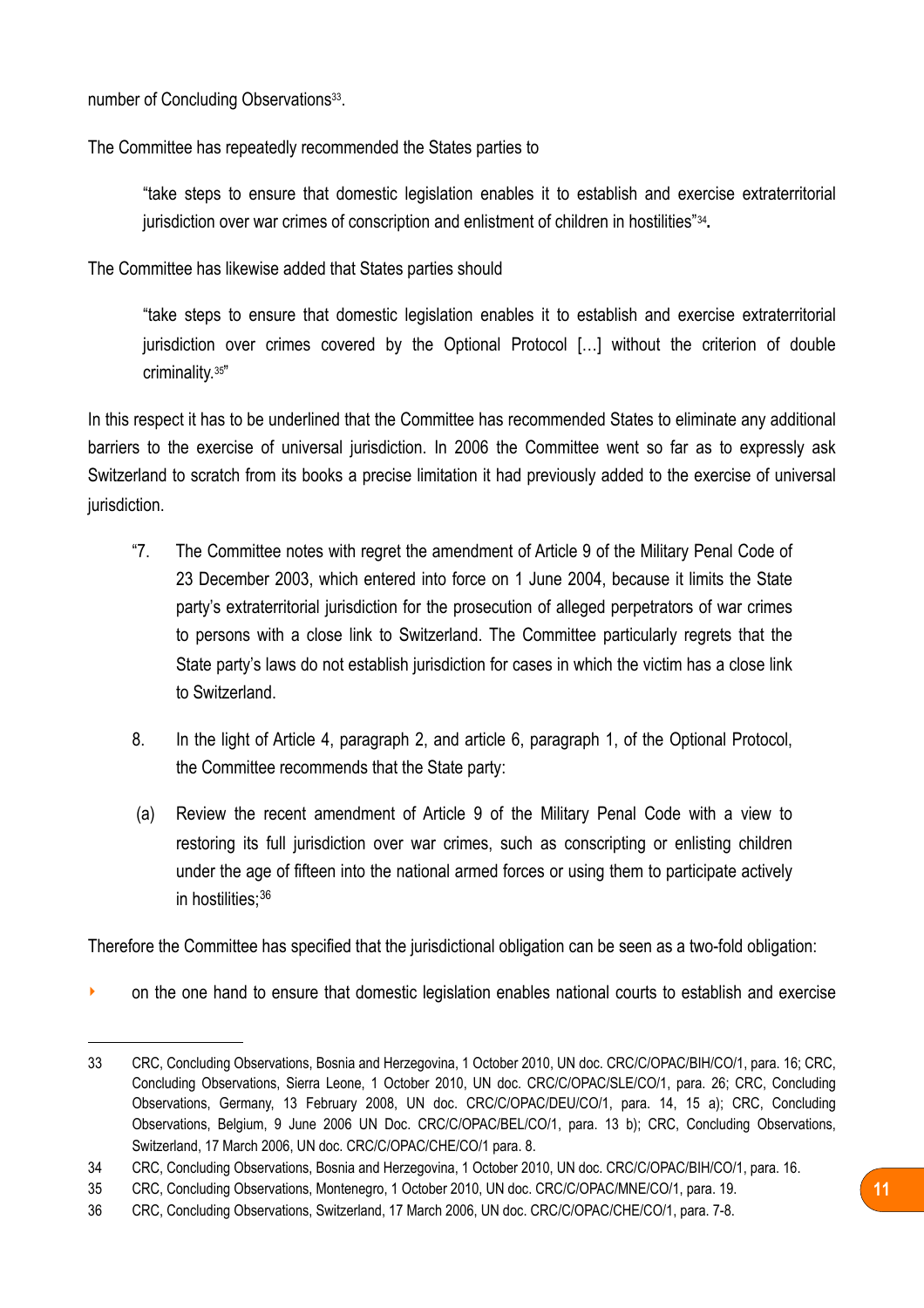universal jurisdiction over the customary law war crimes of conscription and enlistment of children under 15 years of age in hostilities<sup>37</sup>,

**•** on the other hand to adopt measures to establish extraterritorial jurisdiction over the other crimes under the Optional Protocol[38](#page-11-2).

It is thus evidently fair to conclude that the recourse to the principle of universal jurisdiction should be considered as a "feasible" and "necessary" measure to effectively implement the prohibitions laid down in the OP-AC and that any additional condition on the use of universal jurisdiction, for instance the double jeopardy criterion[39,](#page-11-3) represent an undue obstacle to the full implementation thereof and has been consistently ruled out by the Committee as unnecessary [40.](#page-11-4)

### <span id="page-11-0"></span>**III. Paraguay does not properly criminalise all the offences contained in the OP-AC**

In its report, Paraguay maintains that its domestic law has been brought in compliance with OP-AC and other international standards with respect to recruitment of persons under the age of 18 years in armed forces through the following legislative and administrative enactments:

- on 27 May 2002 "Ley 1897/2002" formally incorporated the OP-AC as part of the Paraguayan national legal order by reproducing verbatim the text of the Convention<sup>41</sup>.
- on 27 September 2002, along with the instrument of ratification of the OP-AC, Paraguay deposited the binding declaration due to under Article 3 of the  $OP-AC^{42}$  $OP-AC^{42}$  $OP-AC^{42}$  establishing the age of 16 years as the minimum age for voluntary recruitment into its national armed forces,
- **On 3 March 2006 the Commander in Chief of the Paraguayan Armed Forces issued "Orden Especial N°.** 42" whereby the recruitment of individuals younger than 18 years of age into military service was absolutely prohibited $43$ ,
- on 22 March 2006 the President of the Republic of Paraguay signed a new declaration replacing the

<span id="page-11-1"></span><sup>37</sup> CRC, Concluding observations, Bosnia and Herzegovina, 1 October 2010, UN doc. CRC/C/OPAC/BIH/CO/1, para. 16.

<span id="page-11-2"></span><sup>38</sup> CRC, Concluding Observations, Montenegro, 1 October 2010, UN doc. CRC/C/OPAC/MNE/CO/1, para. 19, CRC, Concluding observations, Argentina, 11 June 2010, UN doc. CRC/C/OPAC/ARG/CO/1, para. 16; CRC, Concluding observations, Japan, 22 June 2010, UN doc. CRC/C/OPAC/JPN/CO/1, para. 15; CRC, Concluding observations, FYROM, 11 June 2010, UN doc. CRC/C/OPAC/MKD/CO/1, para. 12; CRC, Concluding observations, Serbia, 11 June 2010, UN doc. CRC/C/OPAC/SRB/CO/1, para. 23; CRC, Concluding observations, Liechtenstein, 4 March 2010, UN doc. CRC/C/OPAC/ LIE/CO/1, para. 16; CRC, Concluding Observations Israel, 4 March 2010, Un doc. CRC/C/OPAC/ISR/CO/1, para. 31.

<span id="page-11-3"></span><sup>39</sup> The 'double jeopardy' principle is a jurisdictional criterion according to which the crime committed abroad can be prosecuted only if the underlying acts are also a crime in the State where they were committed.

<span id="page-11-4"></span><sup>40</sup> CRC, Concluding observations, Belarus, 28 April 2011, UN doc. CRC/C/OPAC/BLR/CO/1, para. 16-17; CRC, Concluding observations, Montenegro, 1 October 2010, UN doc. CRC/C/OPAC/BLR/CO/1, para. 18-19; CRC, Concluding observations, FYROM, 11 June 2010, UN doc. CRC/C/OPAC/MKD/CO/1, para. 12; CRC, Concluding observations, Germany, 13 February 2008, UN doc. CRC/C/OPAC/DEU/CO/1, para. 15.

<span id="page-11-5"></span><sup>41</sup> CRC, Concluding observations, Paraguay, UN doc. CRC/C/OPAC/PRY/1, para. 8, 32.

<span id="page-11-6"></span><sup>42</sup> Article 3(2) OP-AC: "Each State Party shall deposit a binding declaration upon ratification of or accession to the present Protocol that sets forth the minimum age at which it will permit voluntary recruitment into its national armed forces and a description of the safeguards it has adopted to ensure that such recruitment is not forced or coerced."

<span id="page-11-7"></span><sup>43</sup> CRC, Concluding observations, Paraguay, UN doc. CRC/C/OPAC/PRY/1, para. 35.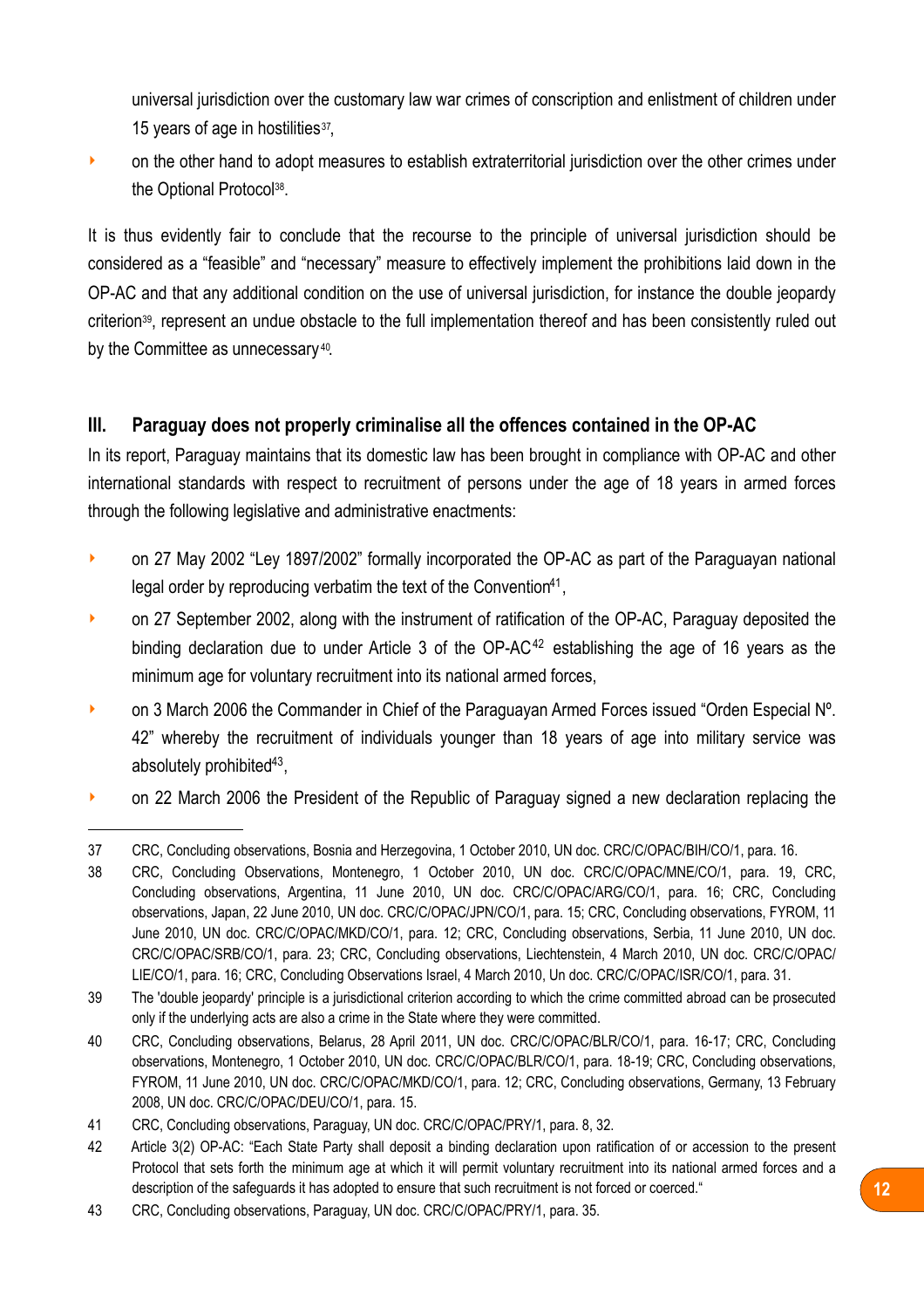one deposited with the instrument of ratification of the OP-AC on 27 September 2002 in order to ban the entry of children under the age of 18 in both compulsory and voluntary military service<sup>44</sup>,

- **on 6 November 2007 "Ley 3360/2007" modified Article 5 of "Ley 569/75" concerning compulsory military** service, by positing that "Military service will be prohibited in all cases for persons under the age of 18 years" [45](#page-12-1),
- **on 20 May 2008 "Ley 3485/2008" amended "Ley N° 123/52" concerning special military courses offered** at the Students' Military Instruction Centre for Reserve Officers by raising the minimum entry age to 18  $years<sup>46</sup>$ .

There is no doubt that the removal of the declaration to the OP-AC submitted in 2002 permitting the voluntary recruitement of persons under 17 years of age and the changes in conscription law are important steps to be welcomed.

But this is not enough to comply with the obligations set forth by the OP-AC as seen in chapter I, especially in a country where the recruitment and ill-treatment of minors in the Army has been common practice and no one has ever been held accountable for these actions<sup>[47](#page-12-3)</sup>.

The State and the Army themselves have publicly acknowledged their responsibility and apologised for these facts in 200[648.](#page-12-4)

Therefore it is all the more necessary for Paraguay to go beyond the mere formal incorporation of the OP-AC in the national legal order and the prohibition of all forms of military service under 18 years of age.

What is indispensable to properly implement the provisions of the OP-AC is the criminalisation of the offences embodied therein, i.e. attaching effective penalties to the violation of the stated prohibitions in order to enhance accountability and deterrence.

Unfortunately current Paraguayan criminal legislation (Criminal Code embodied in "Ley 1160/97" of 26 November 1997 as subsequently modified, lastly on 16 July 2008 by "Ley 3440/2008" in force from July 2009) totally lacks any criminalisation of the blameworthy conducts set forth in the OP-AC.

On the one hand Chapter VI of Title I (Book Two) of the Criminal Code, dealing with crimes against minors, does not contain any provisions with respect to the criminalisation of the compulsory recruitment (both in peace and in wartime) of persons under the age of 18 years in the State's armed forced, their involvement in hostilities and their recruitment and use in hostilities by non-State armed groups.

<span id="page-12-0"></span><sup>44</sup> Inter-American Commission on Human Rights, Report No. 85/09, Victor Hugo Maciel v Paraguay, 6 August 2009, para. 195.

<span id="page-12-1"></span><sup>45</sup> CRC, Concluding observations, Paraguay, UN doc. CRC/C/OPAC/PRY/1, para. 13, 33.

<span id="page-12-2"></span><sup>46</sup> CRC, Concluding observations, Paraguay, UN doc. CRC/C/OPAC/PRY/1, para. 34.

<span id="page-12-3"></span><sup>47</sup> CRC, Concluding observations, Paraguay, 18 June 1997, UN doc. CRC/C/15/Add.75, para. 17; CRC, Concluding observations, Paraguay, 6 November 2001, UN doc. CRC/C/15/Add.166, para. 45-46; HRC, Concluding observations, Paraguay, 24 April 2006, UN doc. CCPR/C/PRY/CO/2, para. 14.

<span id="page-12-4"></span><sup>48</sup> Inter-American Commission on Human Rights, Report No. 85/09, Victor Hugo Maciel v Paraguay, 6 August 2009, para. 187.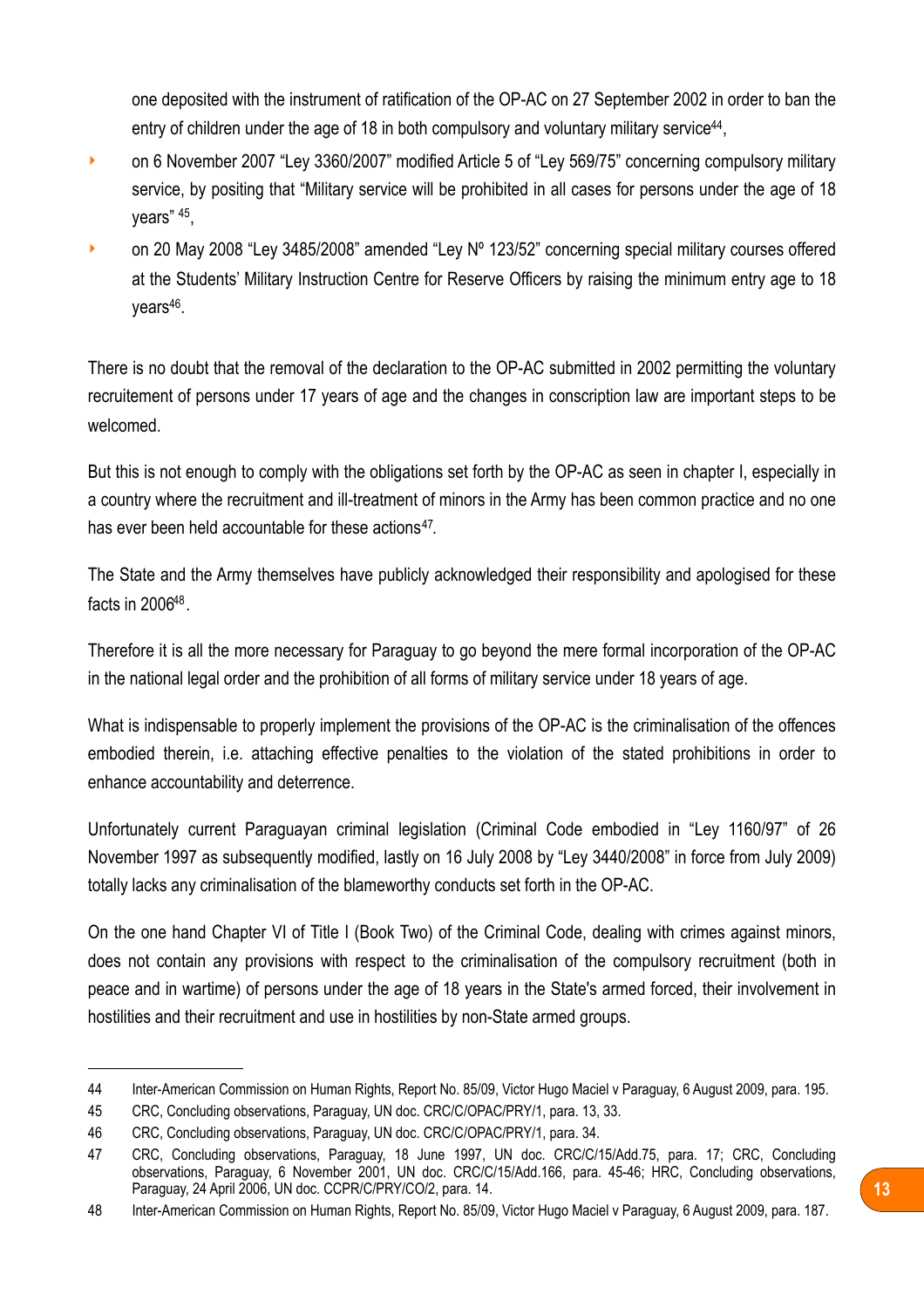On the other hand the single Chapter of Title IX (Book Two) of the Criminal Code, dealing with crimes against Nations, only provides for the criminalisation of a limited number of war crimes, namely killings, serious injury to body or health, inhuman treatment, deportation, forced labor, imprisonment, compelling a prisoner of war to serve in the forces of a hostile power and pillaging<sup>[49](#page-13-1)</sup>.

There is no mention of offences related to the recruitment or use of child soldiers in hostilities. In this respect Paraguayan legislation falls short of what international customary law and the OP-AC itself require as a minimum, that is the criminalisation of the war crimes of conscripting or enlisting children under the age of fifteen years into the national armed forces or using them to participate actively in hostilities.

Article 8(1)(8) of Chapter II of Title I (Book One) of the Criminal Code (as modified by "Ley 3440/2008" from July 2009) holds that Paraguayan criminal law applies to crimes committed abroad that Paraguay is required, under an international treaty in force, to prosecute even when they have been committed abroad<sup>[50](#page-13-2)</sup>. This constitutes however too loose a provision to be sufficient for Paraguay comply with its obligations under OP-AC.

The wording of OP-AC is straightforward in calling on States Parties themselves to "enact all the legislative, administrative and other measures necessary to prohibit and punish"[51](#page-13-3) the offences contained therein. In this respect the OP-AC is not self-executing, and Paraguay cannot thus be considered as properly discharging its obligations through Article 8 of its Criminal Code.

In conclusion, being a party to the OP-AC, Paraguay is required to clearly and effectively prohibit and criminalise in its criminal law the whole set of offences under the purview of the OP-AC:

- conscripting or enlisting children under the age of 15 years into the national armed forces or using them to participate actively in hostilities,
- $\triangleright$  compulsory recruitment of persons under the age of 18 years (both in peace and war time),
- involvement in hostilities of persons under the age of 18 years, and
- ‣ recruitment and use in hostilities of children up to 18 years by non-State armed groups.

### <span id="page-13-0"></span>**IV. Paraguay does not properly establish universal jurisdiction for all the offences contained in the OP-AC**

Chapter II of Title I (Book One) of Paraguayan Criminal Code deals with the scope of criminal law application. Article 6, 7, 8 and 9 enumerate the different titles of jurisdiction to be vested in Paraguayan courts.

Following the analysis carried out in Chapter III above, it is clear that, since no criminalisation of the offences set out in the OP-AC exists, there may be no prosecution nor punishment for the perpetrators; therefore

<span id="page-13-1"></span><sup>49</sup> Article 320, single Chapter of Title IX (Book Two) of Paraguayan Criminal Code, in "Ley 1160/97" of 26 November 1997.

<span id="page-13-2"></span><sup>50</sup> Article 8 (1)(8), Chapter II of Title I (Book One) of Paraguayan Criminal Code, in "Ley 1160/97" of 26 November 1997 as modified by "Ley 3440/2008" of 16 July 2008; see below in Chapter IV the actual scope of the provision.

<span id="page-13-3"></span><sup>51</sup> Article 4 and 6 of the Optional Protocol to the Convention on the Rights of the Child on the involvement of children in armed conflict.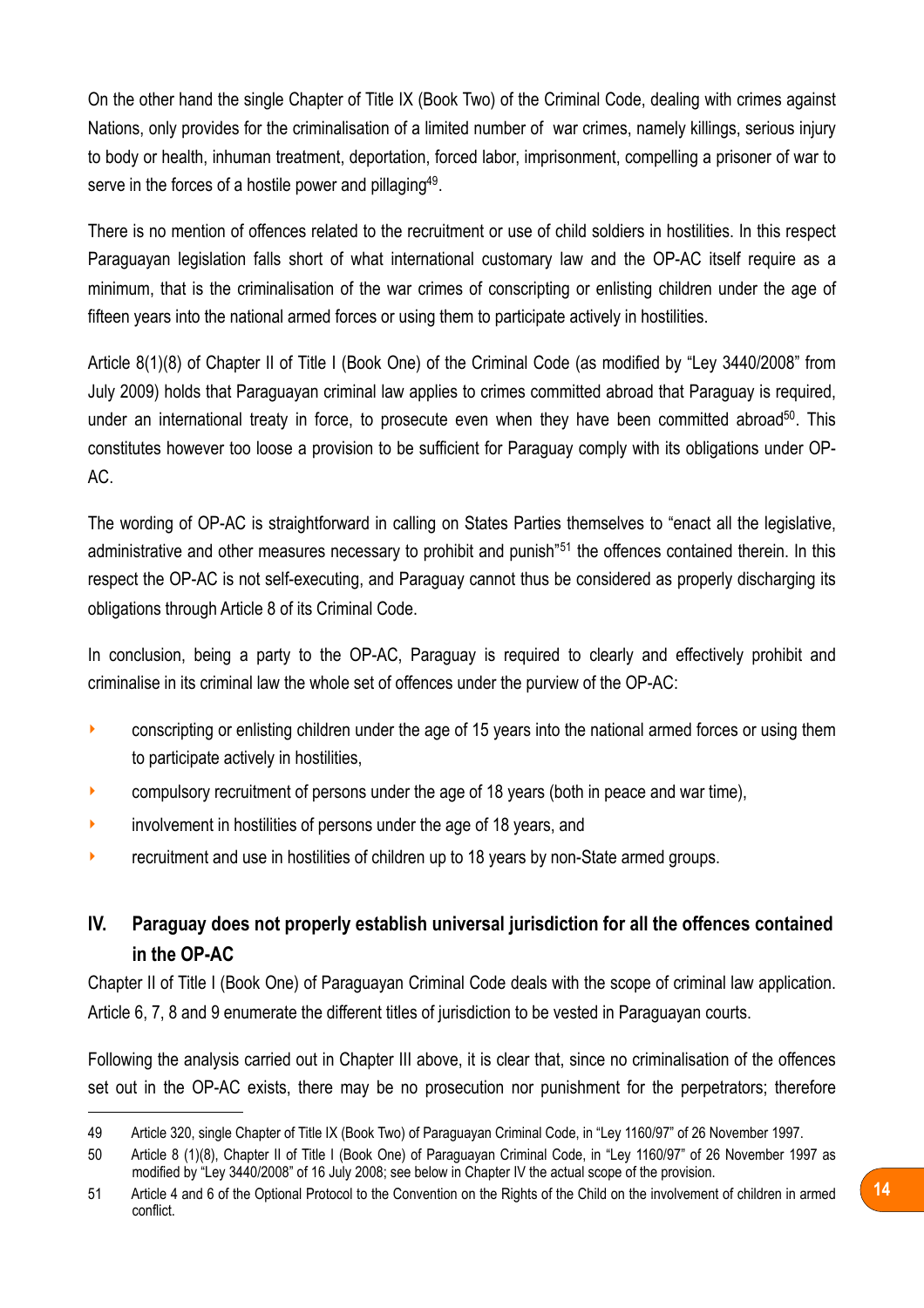dwelling upon the scope of the different heads of jurisdiction provided for in Paraguayan criminal law has little meaning.

Suffice it to say that, as hinted above, Article 8 of the Criminal Code establishes universal jurisdiction with respect to a list of criminal conducts specifically spelled out in the Article itself.

What is interesting to highlight for our purposes is that Article 8(1)(8) foresees the exercise of universal jurisdiction with respect to crimes which Paraguay is obliged to prosecute and punish on the basis of universality according to an international treaty in force for Paraguay itself. This paragraph is therefore a mere generic *renvoi* to certain international treaties already providing for universal jurisdiction.

As mentioned above, the Optional Protocol is not self-executing in this respect and necessitates a proper domestic implementation in terms of establishing extraterritorial grounds of jurisdiction for the offences it mandates to punish.

Therefore it is to be recommended that Paraguay, as soon as it criminalises in its domestic legislation the war crimes of recruitment and use of children under the age of 15 in hostilities, the compulsory recruitment of persons under the age of 18 years in the State's armed forced, their involvement in hostilities and their recruitment and use in hostilities by non-State armed groups (see above Chapter III), adopt extraterritorial titles of jurisdiction - preferably universal jurisdiction - over these offences in order to comply with the farreaching obligations of the OP-AC and be in line with the spirit of ensuring its effective implementation and enforcement.

#### <span id="page-14-0"></span>**Conclusions**

TRIAL respectfully submits to the Committee on the Rights of the Child that the current state of Paraguayan criminal legislation is not in line with the State party's obligations under the OP-AC with regards to the necessity to criminalise the conscription or enlistment of children under the age of 15 years into the national armed forces and their use in hostilities, the compulsory recruitment of persons under the age of 18 years in the State's armed forced, their involvement in hostilities and their recruitment and use in hostilities by non-State armed groups.

Moreover Paraguay fails to establish universal jurisdiction in holding perpetrators accountable for such conducts.

#### <span id="page-14-1"></span>**Recommendations**

TRIAL respectfully suggests that the Committee on the Rights of the Child take the following action:

- 1. In the list of issues:
	- a. take up the absence of criminalisation and establishment of universal jurisdiction over the offences specified in the OP-AC (the war crimes of recruiting and involving children under the age **15**